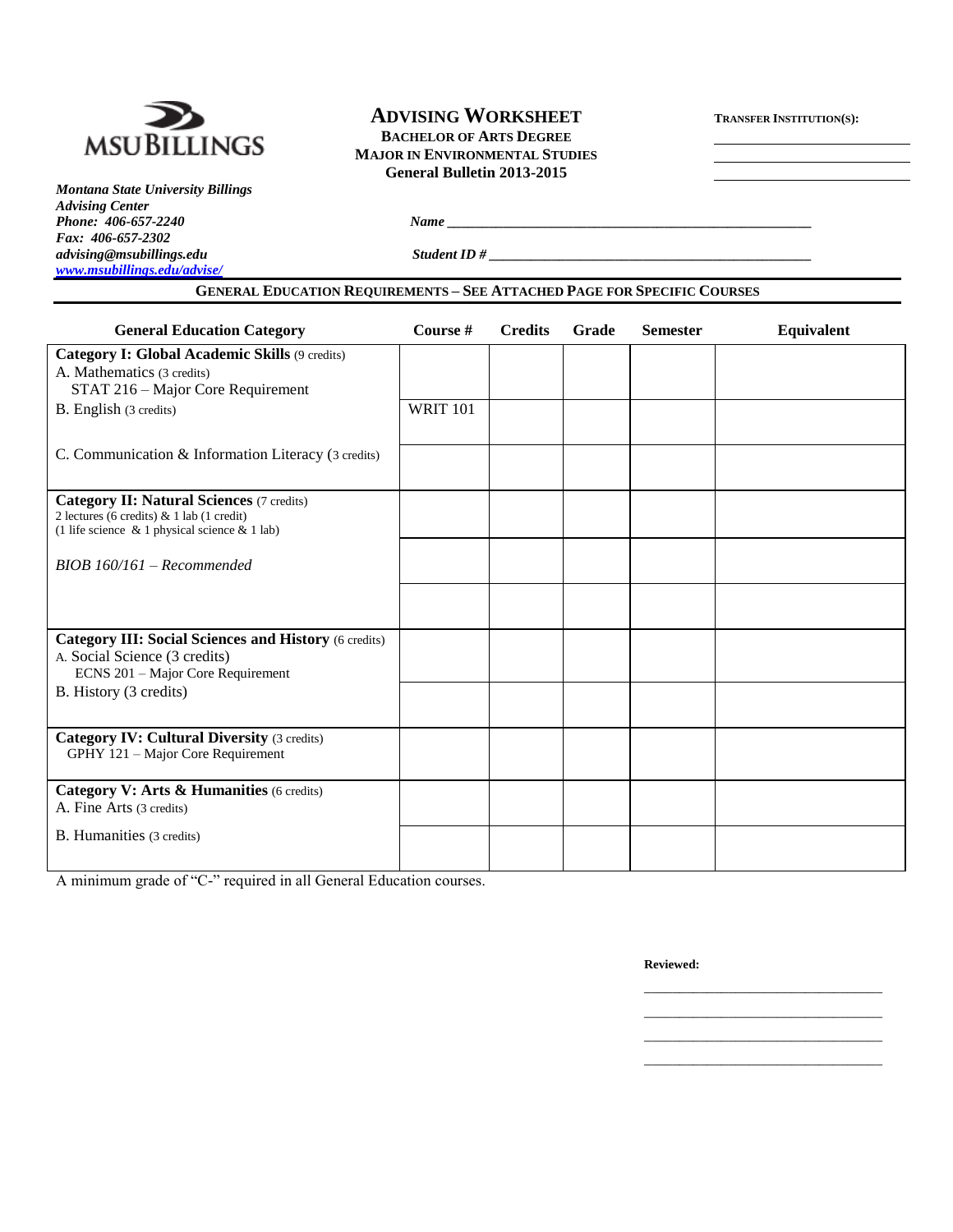### **GENERAL EDUCATION REQUIREMENTS**

|                                                                |      | <b>CATEGORY I: GLOBAL ACADEMIC SKILLS</b>                     | 9 credits    |  |  |
|----------------------------------------------------------------|------|---------------------------------------------------------------|--------------|--|--|
| Students are required to take one course from each subcategory |      |                                                               |              |  |  |
|                                                                |      | <b>Subcategory A - Mathematics</b>                            | 3 credits    |  |  |
| М                                                              | 105  | <b>Contemporary Mathematics</b>                               | 3            |  |  |
| М                                                              | 114  | <b>Extended Technical Mathematics</b>                         | 3            |  |  |
| M                                                              | 121  | College Algebra                                               | 3            |  |  |
| М                                                              | 122. | College Trigonometry                                          | 3            |  |  |
| М                                                              | 131  | Mathematics for Elementary Teachers II                        | 3            |  |  |
| М                                                              | 143  | <b>Finite Mathematics</b>                                     | 4            |  |  |
| М                                                              | 171  | Calculus I                                                    | 4            |  |  |
| <b>STAT</b>                                                    | 141  | <b>Introduction to Statistical Concepts</b>                   | 3            |  |  |
| <b>STAT</b>                                                    | 216  | Introduction to Statistics                                    | 4            |  |  |
| <b>Subcategory B - English</b>                                 |      |                                                               | 3 credits    |  |  |
| WRIT                                                           | 101  | College Writing I                                             | 3            |  |  |
| WRIT                                                           | 121  | Introduction to Technical Writing                             | 3            |  |  |
| WRIT                                                           | 122. | Introduction to Business Writing                              | 3            |  |  |
| WRIT                                                           | 201  | College Writing II                                            | 3            |  |  |
| WRIT                                                           | 220  | Business & Professional Writing                               | 3            |  |  |
| WRIT                                                           | 22.1 | Intermediate Technical Writing                                | $\mathbf{3}$ |  |  |
|                                                                |      | Subcategory C- Communication & Information Literacy 3 credits |              |  |  |
| COMX                                                           | 111  | Introduction to Public Speaking                               | 3            |  |  |
| <b>COMX</b>                                                    | 115  | Introduction to Interpersonal Communication 3                 |              |  |  |
| LSCI                                                           | 125  | Research in the Information Age                               | 3            |  |  |
| <b>BMIS</b>                                                    | 150  | Computer Literacy                                             | 3            |  |  |

**CATEGORY II: NATURAL SCIENCES 6 cr. lecture & 1 cr. lab**

*Students are required to take one course from each subcategory and* 

| at least one corresponding lab or SCIN 101, 102, 103 & 104 |     |                                                 |                                  |  |
|------------------------------------------------------------|-----|-------------------------------------------------|----------------------------------|--|
|                                                            |     | <b>Subcategory A – Life Sciences</b>            | 3-4 credits                      |  |
| <b>BIOB</b>                                                | 101 | Discover Biology                                | 3                                |  |
| <b>BIOB</b>                                                | 102 | Discover Biology Lab                            | 1                                |  |
| <b>BIOB</b>                                                | 160 | Principles of Living Systems                    | 3                                |  |
| <b>BIOB</b>                                                | 161 | Principles of Living Systems Lab                | 1                                |  |
|                                                            |     | <b>Subcategory B – Physical Sciences</b>        | 3-4 credits                      |  |
| ASTR                                                       | 110 | Introduction to Astronomy                       | 3                                |  |
| ASTR                                                       | 111 | Introduction to Astronomy Lab                   | 1                                |  |
| <b>CHMY</b>                                                | 121 | Introduction to General Chemistry               | 3                                |  |
| <b>CHMY</b>                                                | 122 | Introduction to General Chemistry Lab           | 1                                |  |
| <b>CHMY</b>                                                | 141 | College Chemistry I                             | 3                                |  |
| <b>CHMY</b>                                                | 142 | College Chemistry Laboratory I                  | $\mathbf{1}$                     |  |
| <b>GEO</b>                                                 | 101 | <b>Introduction to Physical Geology</b>         | 3                                |  |
| GEO                                                        | 102 | Introduction to Physical Geology Laboratory     | $\mathbf{1}$                     |  |
| <b>GPHY</b>                                                | 112 | Introduction to Physical Geography Lab          | 1                                |  |
| <b>GPHY</b>                                                | 111 | Introduction to Physical Geography              | 3                                |  |
| <b>PHSX</b>                                                | 103 | Our Physical World                              | 3                                |  |
| PHSX                                                       | 104 | Our Physical World Lab                          | $\mathbf{1}$                     |  |
| PHSX                                                       | 205 | College Physics I                               | 3                                |  |
| PHSX                                                       | 206 | College Physics I Lab                           | $\mathbf{1}$                     |  |
| PHSX                                                       | 105 | Fundamentals of Phys Sci                        | 3                                |  |
| <b>PHSX</b>                                                | 106 | Fundamentals of Phys Sci Lab                    | 1                                |  |
|                                                            |     | Subcategories A and B – Integrated Sciences     | 7 credits                        |  |
|                                                            |     | SCIN 101, 102, 103 $\&$ 104 Integrated Sciences | $3, \frac{1}{2}, 3, \frac{1}{2}$ |  |

|  | <b>CATEGORY III: SOCIAL SCIENCES AND HISTORY</b> | 6 credits |
|--|--------------------------------------------------|-----------|
|--|--------------------------------------------------|-----------|

| Students are required to take one course from each subcategory |     |                                      |   |  |  |  |
|----------------------------------------------------------------|-----|--------------------------------------|---|--|--|--|
| <b>Subcategory A – Social Sciences</b><br>3 credits            |     |                                      |   |  |  |  |
| <b>ANTY</b>                                                    | 217 | Physical Anthropology & Archeology   |   |  |  |  |
| <b>BGEN</b>                                                    | 105 | <b>Introduction to Business</b>      | 3 |  |  |  |
| <b>COMX</b>                                                    | 106 | Communicating in a Dynamic Workplace | 3 |  |  |  |
| <b>ECNS</b>                                                    | 201 | Principles of Microeconomics         | 3 |  |  |  |
| <b>ECNS</b>                                                    | 202 | Principles of Macroeconomics         | 3 |  |  |  |
| EDU                                                            | 105 | <b>Education and Democracy</b>       |   |  |  |  |

| <b>GPHY</b> | 141 | Geography of World Regions                          | 3                                                    |
|-------------|-----|-----------------------------------------------------|------------------------------------------------------|
| HTH         | 110 | Personal Health and Wellness                        | $33333$<br>$333$                                     |
| <b>PSCI</b> | 220 | Introduction to Comparative Government              |                                                      |
| <b>PSCI</b> | 210 | <b>Introduction to American Government</b>          |                                                      |
| <b>PSYX</b> | 100 | Introduction to Psychology                          |                                                      |
| <b>PSYX</b> | 231 | <b>Human Relations</b>                              |                                                      |
| SOCI        | 101 | Introduction to Sociology                           |                                                      |
| <b>SOCI</b> | 201 | Social Problems                                     | $\overline{3}$                                       |
|             |     | 3 credits<br><b>Subcategory B - History</b>         |                                                      |
| <b>HSTA</b> | 101 | American History I                                  | 3                                                    |
| <b>HSTA</b> | 102 | American History II                                 |                                                      |
| <b>HSTR</b> | 101 | <b>Western Civilization I</b>                       | $\begin{array}{c} 3 \\ 3 \\ 3 \\ 3 \\ 3 \end{array}$ |
| <b>HSTR</b> | 102 | <b>Western Civilization II</b>                      |                                                      |
| <b>HSTR</b> | 103 | Honors Western Civilization I                       |                                                      |
| <b>HSTR</b> | 104 | Honors Western Civilization II                      |                                                      |
| <b>PSCI</b> | 230 | Introduction to International Relations             |                                                      |
|             |     |                                                     |                                                      |
|             |     |                                                     |                                                      |
|             |     | 3 credits<br><b>CATEGORY IV: CULTURAL DIVERSITY</b> |                                                      |
| <b>ANTY</b> | 220 | Culture and Society                                 | 3                                                    |
| ARTH        | 160 | Global Visual Culture                               | 3                                                    |
| <b>COMX</b> | 212 | Introduction to Intercultural Communication         | $\overline{3}$                                       |
| <b>GPHY</b> | 121 | Human Geography                                     |                                                      |
| HTH         | 270 | <b>Global Health Issues</b>                         |                                                      |
| LIT         | 230 | World Literature Survey                             |                                                      |
| MUSI        | 207 | World Music                                         |                                                      |
| <b>NASX</b> | 105 | Introduction to Native American Studies             |                                                      |
| <b>NASX</b> | 205 | Native Americans in Contemporary Society            |                                                      |
| PHL         | 271 | Philosophy & Religion of India                      |                                                      |
| PHL         | 272 | Philosophy & Religion of China/Tibet/Japan          | 3333333                                              |
| <b>REHA</b> | 201 | <b>Introduction to Diversity</b>                    | $\overline{3}$                                       |
| <b>RLST</b> | 170 | The Religious Quest                                 | $\overline{3}$                                       |
| A&SC/       |     |                                                     |                                                      |
| SOCI/WS 274 |     | Women, Culture, and Society                         | 3                                                    |
| <b>SPNS</b> | 150 | The Hispanic Tradition                              | 3                                                    |

#### **CATEGORY V: ARTS & HUMANITIES 6 credits** *Students are required to take one course from each subcategory* **Subcategory A – Fine Arts 3 credits 3 credits 101** Art Fundamentals **3** Art Fundamentals 3 ARTZ 131 Ceramics for Non-majors 3 ARTZ 105 Visual Language-Drawing 3<br>FILM 160 Introduction to World Cinema 3 FILM 160 Introduction to World Cinema 3<br>MART 260 Computer Presentation and Animation 3 Computer Presentation and Animation CRWR 240 Intro Creative Writing Workshop 3 LIT 270 Film & Literature 3 MUSI 101 Enjoyment of Music 3 MUSI 114 Band: MSUB Symphonic 1 MUSI 131 Jazz Ensemble I: MSUB 1 MUSI 147 Choral Ensemble: University Chorus 1 THTR 101 Introduction to Theatre 3 THTR 120 Introduction to Acting I 3 **Subcategory B - Humanities** 3 credits<br>ARTH 150 Introduction to Art History 3 Introduction to Art History HON 121 Perspectives and Understanding 3 HON 281 The American Intellectual Heritage (1620-1877) 3<br>HON 282 The American Intellectual Heritage (1877-Present) 3 HON 282 The American Intellectual Heritage (1877-Present) 3<br>LIT 110 Introduction to Literature 3 110 Introduction to Literature LIT 240 The Bible as Literature 3<br>PHL 110 Introduction to Ethics 3 PHL 110 Introduction to Ethics 3<br>PHL 111 Philosophies of Life 3 111 Philosophies of Life **Total 31**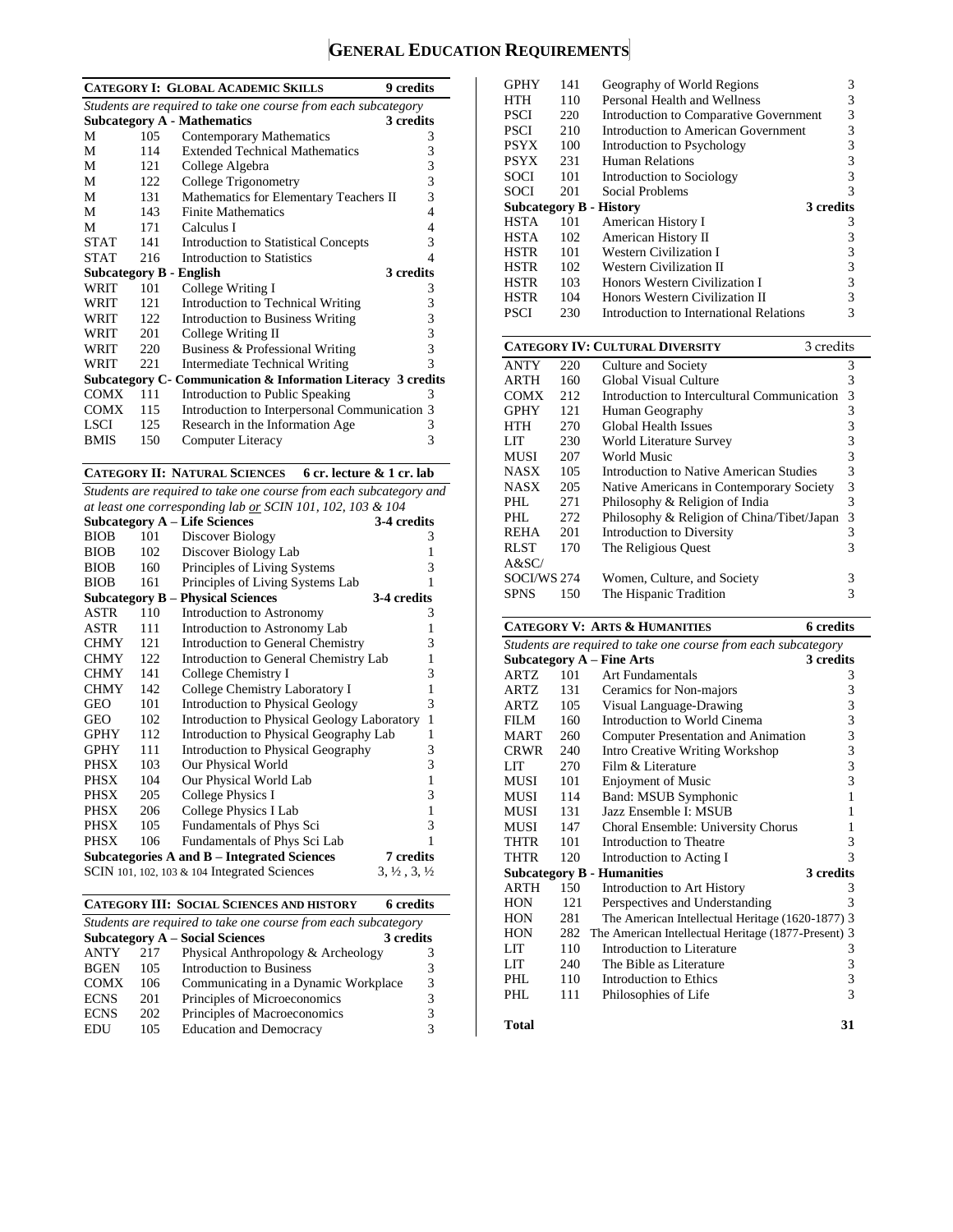|                                                                     |         | <b>Course</b>                                     | <b>Credits</b> | Grade | <b>Semester</b> | Equivalent |
|---------------------------------------------------------------------|---------|---------------------------------------------------|----------------|-------|-----------------|------------|
| A minimum grade of C- or better is required in all major coursework |         |                                                   |                |       |                 |            |
|                                                                     |         | <b>Environmental Studies Core Requirements</b>    |                |       |                 |            |
| <b>BIOE</b>                                                         | 202     | Introduction to Environmental Ecology             | 3              |       |                 |            |
| <b>AECNS</b>                                                        | 201     | Principles of Microeconomics                      | (3)            |       |                 |            |
| <b>ENST</b>                                                         | 210     | Introduction to Environmental Studies             | 3              |       |                 |            |
| <b>ENST</b>                                                         | 385     | Environmental Impact & Policy Analysis            | 3              |       |                 |            |
| <b>ENST</b>                                                         | 494     | Seminar/Workshop (any topic)                      | 3              |       |                 |            |
| <b>ENST</b>                                                         | 498     | Internship/Cooperative Education                  | 3              |       |                 |            |
| <b>ENST</b>                                                         | 499     | Senior Thesis/Capstone                            | 3              |       |                 |            |
| ^GPHY                                                               | 121     | Human Geography                                   | (3)            |       |                 |            |
| <b>GPHY</b>                                                         | 282     | <b>Mapping Techniques</b>                         | 3              |       |                 |            |
| <b>HSTA</b>                                                         | 470     | <b>American Environmental History</b>             | 3              |       |                 |            |
| PHL                                                                 | 322     | Philosophy and Environmental Ethics               | 3              |       |                 |            |
| <b>ASTAT</b>                                                        | 216     | <b>Introduction to Statistics</b>                 | (4)            |       |                 |            |
|                                                                     |         | Select one lecture/lab combination                | (4)            |       |                 |            |
| ^BIOB                                                               | 101/102 | Discover Biology with Lab                         |                |       |                 |            |
| $^{\wedge}$ BIOB                                                    | 160/161 | Principles of Living Systems w/ Lab (recommended) |                |       |                 |            |
|                                                                     |         | Select one lecture/lab combination                | (4)            |       |                 |            |
| <b>^CHMY</b>                                                        | 121/122 | Intro to General Chemistry with Lab               |                |       |                 |            |
| <b>^CHMY</b>                                                        | 141/142 | College Chemistry I with Lab                      |                |       |                 |            |
| $^{\wedge}$ GEO                                                     | 101/102 | Introduction to Physical Geology with Lab         |                |       |                 |            |
| <b>GEO</b>                                                          | 211/212 | Earth History and Evolution with Lab              |                |       |                 |            |
| <b>^GPHY</b>                                                        | 111/112 | Introduction to Physical Geography with Lab       |                |       |                 |            |
| <b>^PHSX</b>                                                        | 103/104 | Our Physical World with Lab                       |                |       |                 |            |
| $^{\wedge}$ PHSX                                                    | 205/206 | College Physics I with Lab                        |                |       |                 |            |
| <b>ASTR</b>                                                         | 110/111 | Introduction to Astronomy with Lab                |                |       |                 |            |

*^The EVST major requires 45 total credits of Core Requirements; 18 of these credits are fulfilled within the General Education Requirements as indicated*

#### **Restricted Electives**

Area 1: Biological & Physical Sciences – Must be in addition to the courses taken to satisfy the Natural Sciences General Education Category **Select one course from:**

| <b>BIOB</b>                                                                                            | 170/171 | Principles of Biological Diversity with Lab | 4     |  |  |  |
|--------------------------------------------------------------------------------------------------------|---------|---------------------------------------------|-------|--|--|--|
| <b>BIOO</b>                                                                                            | 435/436 | Plant Systematics with Lab                  | 4     |  |  |  |
| <b>BIOE</b>                                                                                            | 370/371 | General Ecology                             | 4     |  |  |  |
| <b>BIOE</b>                                                                                            | 483/484 | Evolution and Ecology with Lab              | 4     |  |  |  |
| <b>BIOB</b>                                                                                            | 495     | <b>Field Work</b>                           | $1-3$ |  |  |  |
| *CHMY                                                                                                  | 121/122 | Intro to General Chemistry with Lab         | 4     |  |  |  |
| <b>CHMY</b>                                                                                            | 123     | Introduction to Organic & Biochemistry      | 3     |  |  |  |
| *CHMY                                                                                                  | 141/142 | College Chemistry I with Lab                | 4     |  |  |  |
| <b>ERTH</b>                                                                                            | 202     | Montana's Geological Environment            | 3     |  |  |  |
| <b>ERTH</b>                                                                                            | 303     | Weather and Climate                         | 4     |  |  |  |
| $*GEO$                                                                                                 | 101/102 | Introduction to Physical Geology Lab        | 4     |  |  |  |
| <b>GEO</b>                                                                                             | 211/212 | Earth History and Evolution with Lab        | 4     |  |  |  |
| <b>GEO</b>                                                                                             | 309     | Sedimentation and Stratigraphy              | 3     |  |  |  |
| *GPHY                                                                                                  | 111/112 | Introduction to Physical Geography with Lab | 4     |  |  |  |
| *PHSX                                                                                                  | 103/104 | Our Physical World with Lab                 | 4     |  |  |  |
| * PHSX                                                                                                 | 205/206 | College Physics I with Lab                  | 4     |  |  |  |
| *ASTR                                                                                                  | 110/111 | Introduction to Astronomy with Lab          | 4     |  |  |  |
| Other options, such as 492 Seminars in Biology, must be approved by the Environmental Studies Director |         |                                             |       |  |  |  |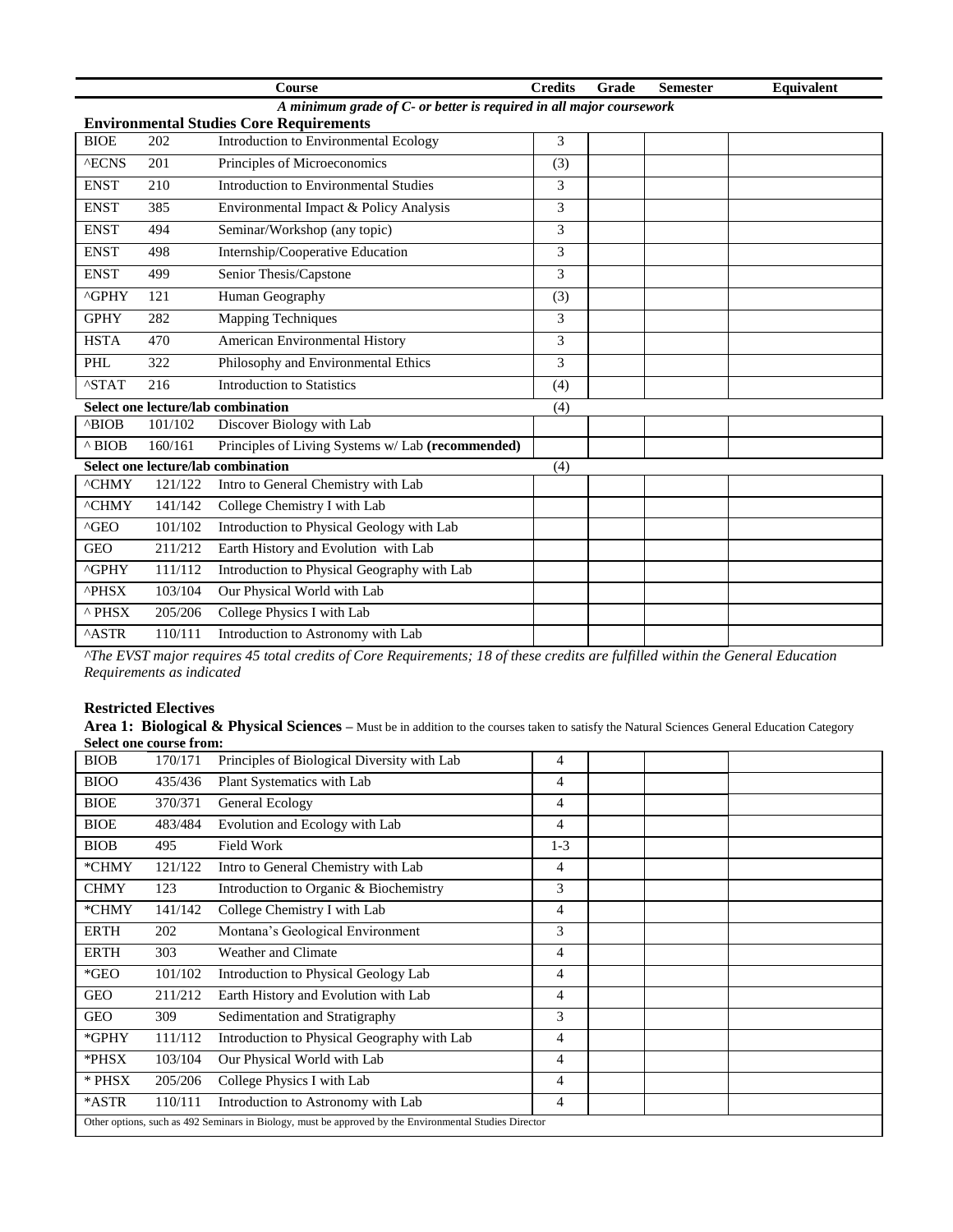|                  |     | <b>Course</b>                                                                                                                                                                                                                               | <b>Credits</b> | Grade | <b>Semester</b> | Equivalent |
|------------------|-----|---------------------------------------------------------------------------------------------------------------------------------------------------------------------------------------------------------------------------------------------|----------------|-------|-----------------|------------|
|                  |     | Area 2: Society and Environment - Select two courses from the following list:                                                                                                                                                               |                |       |                 |            |
| <b>ARTH</b>      | 455 | Art and the Environment                                                                                                                                                                                                                     | 3              |       |                 |            |
| <b>BGEN</b>      | 440 | Business and the Environment                                                                                                                                                                                                                | 3              |       |                 |            |
| <b>CRWR</b>      | 312 | <b>Intermediate Nonfiction Workshop</b>                                                                                                                                                                                                     | 3              |       |                 |            |
| <b>ECNS</b>      | 435 | <b>Energy and Natural Resource Economics</b>                                                                                                                                                                                                | 3              |       |                 |            |
| ENST/            | 381 | Law and Society                                                                                                                                                                                                                             | 3              |       |                 |            |
| <b>HON</b>       | 351 |                                                                                                                                                                                                                                             |                |       |                 |            |
| ENST/            | 382 | <b>Environmental Law</b>                                                                                                                                                                                                                    | 3              |       |                 |            |
| <b>HON</b>       | 352 |                                                                                                                                                                                                                                             |                |       |                 |            |
| <b>ENST</b>      | 494 | Seminar/Workshop (various, check semester schedule)*                                                                                                                                                                                        | $1-6$          |       |                 |            |
| <b>GPHY</b>      | 347 | Regional Geography (Multiple Regions)                                                                                                                                                                                                       | 3              |       |                 |            |
| <b>HSTA</b>      | 464 | Trans-Mississippi West                                                                                                                                                                                                                      | 3              |       |                 |            |
| <b>HSTR</b>      | 336 | Modern Latin America                                                                                                                                                                                                                        | 3              |       |                 |            |
| <b>NASX</b>      | 304 | Native American Beliefs and Philosophy                                                                                                                                                                                                      | 3              |       |                 |            |
| NASX/            | 340 | Native American Literature                                                                                                                                                                                                                  | 3              |       |                 |            |
| <b>LIT</b>       | 305 |                                                                                                                                                                                                                                             |                |       |                 |            |
| <b>NASX</b>      | 350 | Native Americans and the Environment                                                                                                                                                                                                        | 3              |       |                 |            |
| <b>NASX/ARTH</b> | 439 | American Indian Art                                                                                                                                                                                                                         | 3              |       |                 |            |
| <b>SOCI</b>      | 355 | Social Demography & Population Studies                                                                                                                                                                                                      | 3              |       |                 |            |
| <b>SOCI</b>      | 380 | Sociology of Health and Medicine                                                                                                                                                                                                            | 3              |       |                 |            |
| <b>SOCI</b>      | 461 | Urban Sociology and Human Ecology                                                                                                                                                                                                           | 4              |       |                 |            |
| <b>SOCI</b>      | 470 | <b>Environmental Sociology</b>                                                                                                                                                                                                              | 3              |       |                 |            |
|                  |     | Other options, such as 494 Seminars in GPHY, must be approved by the Chairperson of Sociology, Political Science, Native American Studies, and Environmental Studies.<br>*Must be approved by advisor as a "Society and Environment" Option |                |       |                 |            |

#### **Area 3: Environmental Studies – Select an additional nine credits from:**

(Consider need for upper division coursework and career objective; typically 6 credits here must be at 300-499 level.)

| <b>ARTH</b> | 455     | Art and the Environment                      | 3              |  |
|-------------|---------|----------------------------------------------|----------------|--|
| <b>BIOB</b> | 170/171 | Principles of Biological Diversity with Lab  | 4              |  |
| <b>BIOO</b> | 435/436 | Plant Systematics with Lab                   | $\overline{4}$ |  |
| <b>BIOE</b> | 370/371 | General Ecology with Lab                     | 4              |  |
| <b>BIOE</b> | 483/484 | Evolution and Ecology with Lab               | $\overline{4}$ |  |
| <b>BIOB</b> | 495     | Fieldwork                                    | $1 - 3$        |  |
| <b>BGEN</b> | 440     | Business and the Environment                 | 3              |  |
| <b>CHMY</b> | 121/122 | Introduction to General Chemistry with Lab   | $\overline{4}$ |  |
| <b>CHMY</b> | 123     | Introduction to Organic and Biochemistry     | 3              |  |
| <b>CHMY</b> | 141/142 | College Chemistry I with Lab                 | $\overline{4}$ |  |
| <b>CRWR</b> | 312     | Intermediate Nonfiction Workshop             | 3              |  |
| <b>ECNS</b> | 435     | <b>Energy and Natural Resource Economics</b> | 3              |  |
| ENST/       | 381     | Law and Society                              | 3              |  |
| <b>HON</b>  | 351     |                                              |                |  |
| ENST/       | 382     | Environmental Law                            | 3              |  |
| <b>HON</b>  | 352     |                                              |                |  |
| <b>ENST</b> | 490     | Undergraduate Research                       | $1-4$          |  |
| <b>ENST</b> | 494     | Seminar/Workshop                             | $1-6$          |  |
|             |         | (various, check semester schedule)           |                |  |
| <b>ERTH</b> | 202     | Montana's Geological Environment             | 3              |  |
| <b>ERTH</b> | 303     | Weather and Climate                          | 3              |  |
| <b>GEO</b>  | 101/102 | Introduction to Physical Geology with Lab    | 4              |  |
| <b>GEO</b>  | 211/212 | Earth History and Evolution with Lab         | $\overline{4}$ |  |
| <b>GEO</b>  | 309     | Sedimentation and Stratigraphy               | 3              |  |
| $*$ GPHY    | 111/112 | Introduction to Physical Geography with Lab  | $\overline{4}$ |  |